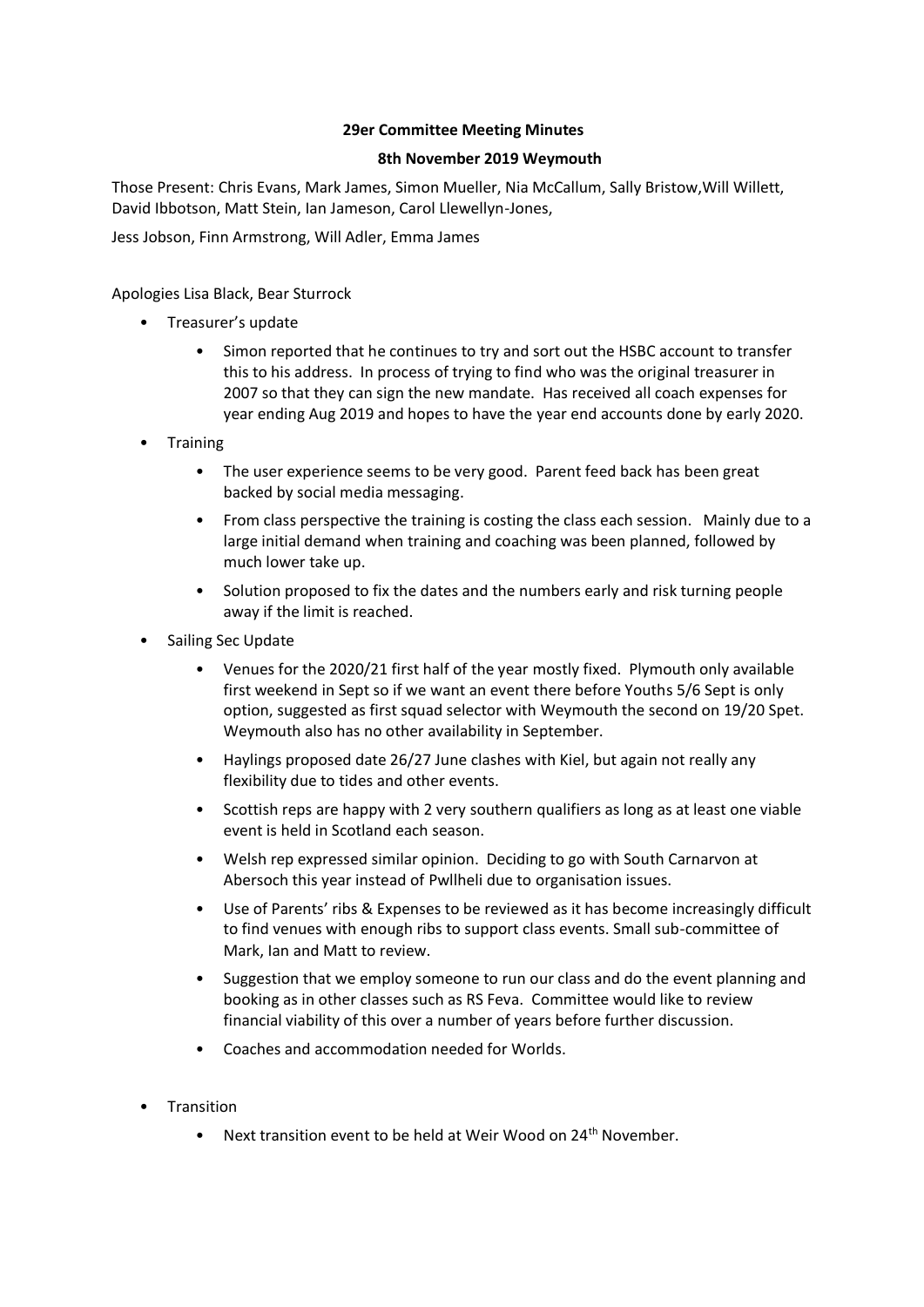- Marketing
	- Nia is in discussions with both Harken and Neil Pryde about the extension of both of their contracts beyond the 2020 Nationals.
	- Nia will organise all prizes for following year before she steps down at Nationals.
	- Sailor reps happy with current prizes from Neil Pride who are keen to carry on their partnership with us.
- Vacant positions
	- General Sec this position is still to be filled.
	- Succession planning for Sailing Secretary and Marketing for when Mark & Nia stand down next year to be looked at. Claire Mueller not willing to take on role.
- Safety
	- New flags are needed for ribs, plan to leave each one in rib for use at any event.
	- All new parents being sent out message to invite them to volunteer for rib duties. All parents emailed whether needed or not to express thanks and reason if not needed for event.
	- Qualifications of all volunteers to be passed to Safety officer by secretary to maintain database for future events.
	- Discussion around cost to class if event exceeds 50 entries. Most venues only provide rib cover up to that number but still charge the same per boat over that. Suggestion that liaised with other Junior and Youth classes to get better deal.
	- Suggestions, use more parents ribs with added incentive of free entry but if we are paying towing costs for parents who travel long distances.
	- May be more economical to hire commercial ribs. Extremity £125 including delivery, Andre £140 plus delivery for example. Matt and Mark to come back with recommedations.
	- Push National series events where less class organisation required.
- **Nationals** 
	- Dave Ibbotson raised issue of Eurocup fees for Pwllheli still not been paid. Treasurer to talk to Steph Banham (Int Class) and sort out.
	- Agreed that sailors should not have to join international class to enter Nationals. Will use contingency funding to cover the expected few boats that this will affect.
	- Event will be self measuring with some spot checks in boatpark. 3 races from Sat 8th Aug pm/ 4 Sun, Mon, Tue 2 Wed. 4 fleets, 2 race courses. Coached event.
	- Welcome drinks first night, request for cake rather than buffet from sailor reps.
	- Afternoon tea for parents on Monday.
	- Final night WPSA unwilling to host traditional black tie dinner. After discussion agreed to source alternative venue in Weymouth for dinner and prize giving.